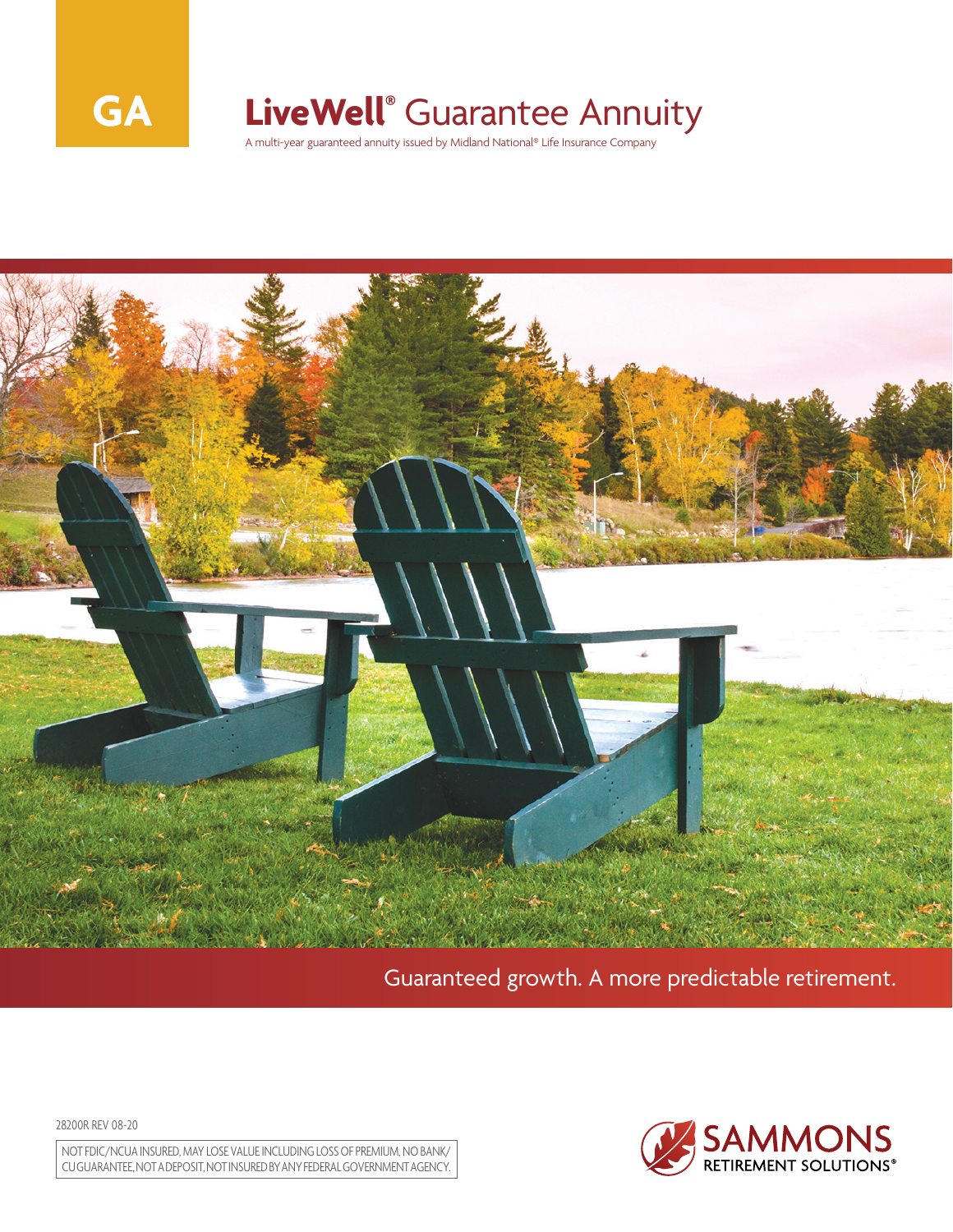# **Protect retirement savings and secure financial stability**

#### **The LiveWell Guarantee Annuity provides you with:**

- **Guaranteed growth—** Fixed rate of return you can count on $<sup>1</sup>$ </sup>
- **Choice of guarantee period—**From 3, 5, 7, or 10 years $2$

**Tax-deferred growth—** Your retirement savings grow more quickly because you won't pay taxes until you make a withdrawal<sup>3</sup>

- **Penalty-free partial surrender—**You may take a withdrawal – or not; it's your choice<sup>4</sup>
- Stability—Issued by a company with strong financial ratings

#### **Looking for a way to steadily grow your retirement savings while at the same time minimizing risk?**

The LiveWell® Guarantee Annuity could be a good solution.

We know the choices you make as you prepare for retirement may seem overwhelming, but with the LiveWell® Guarantee Annuity, there's no guessing, no uncertainty, and no market risk. Just a set amount you can count on at the end—<u>guaranteed</u>.'

### **Simple.**

Here's how it works …

- 1) Identify your premium amount—anywhere from \$25,000 to \$1 million.
- 2) Ask your financial professional for the current interest rate you'll earn for the premium amount and guarantee period. The more you set aside, the better your rate.
- 3) Select how long you want your premium to grow, from 3, 5, 7, or 10 years.<sup>2</sup>
- 4) At the end of your initial guarantee period, you choose what you'd like to do nextelect a lump-sum payment; receive payments monthly, quarterly, or yearly<sup>s</sup>; or renew for an available guarantee period. Just let us know within 30 days.<sup>6</sup>

### **Straightforward.**

The LiveWell Guarantee Annuity can provide potentially higher interest rates than some other fixed-rate products. Plus, interest grows tax-deferred, so you pay no taxes until you withdraw money.

This annuity offers you …

- **• Penalty-free withdrawals**—You may take a withdrawal or not. It's your choice.<sup>4</sup>
- **• Beneficiary payout with no surrender charge or market value adjustment (MVA)—** When beneficiaries receive a payout upon death, they won't owe any surrender charges. And the amount will never be decreased due to market changes.

<sup>&</sup>lt;sup>1</sup> For your chosen guarantee period. Backed by the claims-paying ability of Midland National® Life Insurance Company.

<sup>&</sup>lt;sup>2</sup> Certain guarantee periods may not be available in all states or financial institutions. Please confirm availability with your financial professional.

<sup>&</sup>lt;sup>3</sup> Under current law, annuities grow tax deferred. Annuities may be subject to taxation during the income or withdrawal phase. The tax-deferred feature is not necessary for a tax-qualified plan. Neither Sammons Institutional GroupSM, Inc., Midland National® Life Insurance Company, Sammons Retirement Solutions® (a marketing division of Sammons Institutional Group), nor any agents acting on its behalf, should be viewed as providing legal, tax, or investment advice. Please consult with and rely upon your tax and legal professionals.

<sup>4</sup> Available only after the first contract year. If you withdraw more than the penalty-free partial surrender amount credited in a given year, a surrender charge and MVA may apply. If you choose to take withdrawals before age 59½, a 10% tax penalty will apply.

<sup>&</sup>lt;sup>5</sup> Should you decide to receive an income from your annuity after the initial guarantee period, you will have several annuity payout options to choose from, including: income for a specified period, income for a specified amount, life income with a period certain, life income, and joint and survivor life income. Annuity payout options are a benefit of deferred annuities. You are not required to annuitize with the LiveWell® Guarantee Annuity.

<sup>&</sup>lt;sup>6</sup> At the end of your guarantee period, you may notify us to transfer or surrender the contract with no surrender charges or MVA (taxes and tax penalties may apply). If no election is made within the 30-day window, the company will automatically renew your annuity for a subsequent guarantee period, as described in your contract. A new guarantee period interest rate and a new market value adjustment (MVA) will apply.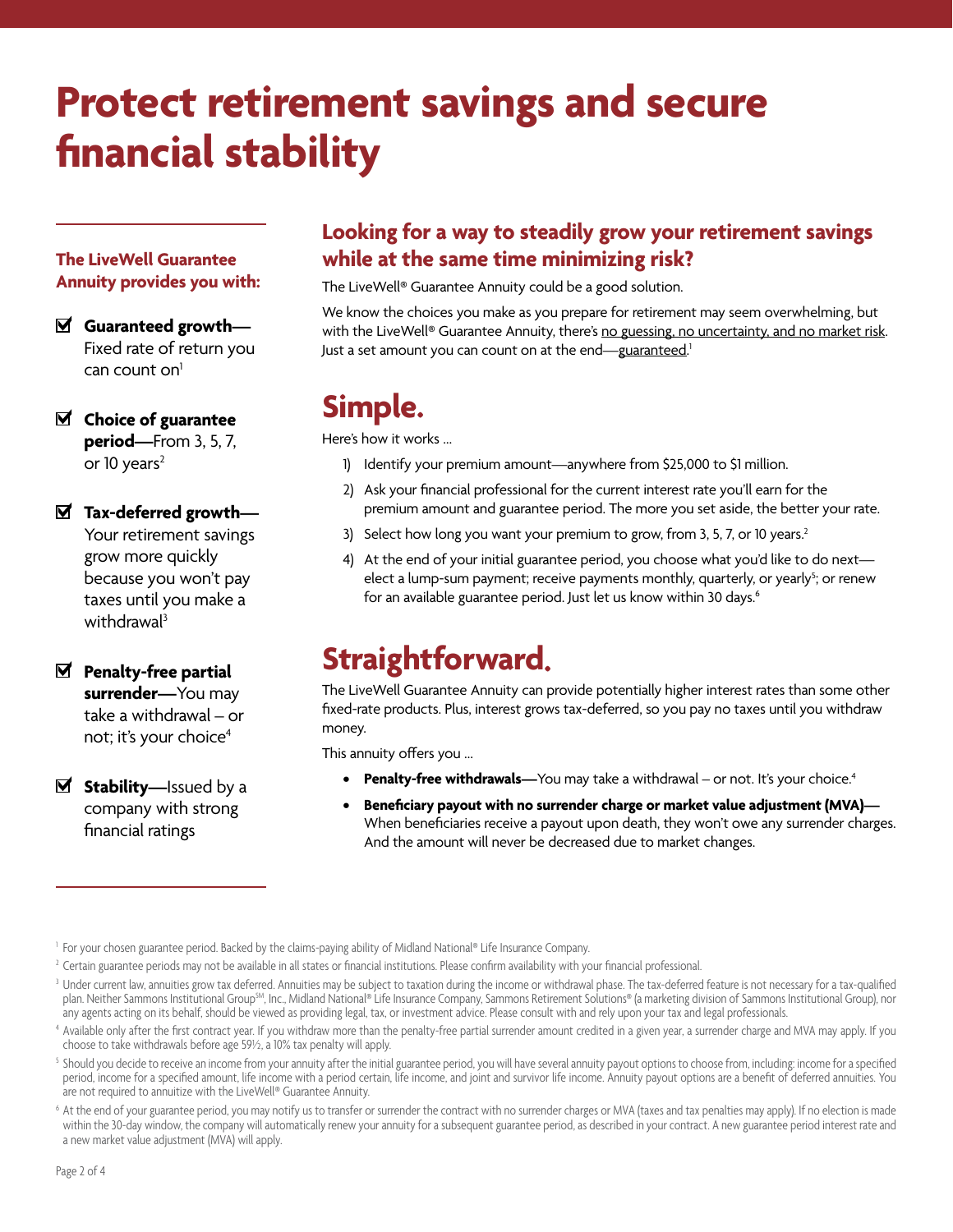## **Facts at a glance**

| <b>Annuity type</b>                                                                                                                                                                                                                                                              | Single premium multi-year guaranteed annuity                                                                                                                                                                                                                                                                                                                                                                                                                                                                                                                                                                                                        |                                                                             |                |    |    |    |    |    |    |    |       |  |
|----------------------------------------------------------------------------------------------------------------------------------------------------------------------------------------------------------------------------------------------------------------------------------|-----------------------------------------------------------------------------------------------------------------------------------------------------------------------------------------------------------------------------------------------------------------------------------------------------------------------------------------------------------------------------------------------------------------------------------------------------------------------------------------------------------------------------------------------------------------------------------------------------------------------------------------------------|-----------------------------------------------------------------------------|----------------|----|----|----|----|----|----|----|-------|--|
| <b>Issue age</b>                                                                                                                                                                                                                                                                 | 0-90; maximum maturity age: 115                                                                                                                                                                                                                                                                                                                                                                                                                                                                                                                                                                                                                     |                                                                             |                |    |    |    |    |    |    |    |       |  |
| <b>Type of money</b>                                                                                                                                                                                                                                                             | Nonqualified, Traditional IRAs, Roth IRAs, SEP IRAs                                                                                                                                                                                                                                                                                                                                                                                                                                                                                                                                                                                                 |                                                                             |                |    |    |    |    |    |    |    |       |  |
| Minimum premium                                                                                                                                                                                                                                                                  | \$25,000; maximum premium amount is \$1,000,000                                                                                                                                                                                                                                                                                                                                                                                                                                                                                                                                                                                                     |                                                                             |                |    |    |    |    |    |    |    |       |  |
| Interest rate<br>guarantee periods                                                                                                                                                                                                                                               | Your choice of 3-, 5-, 7-, or 10-year guarantee periods<br>Confirm guarantee period availability with your financial professional                                                                                                                                                                                                                                                                                                                                                                                                                                                                                                                   |                                                                             |                |    |    |    |    |    |    |    |       |  |
| Interest rate bands                                                                                                                                                                                                                                                              | Your financial professional can provide you with the current interest rate at the time of your application.<br>Interest is credited and compounded daily.<br>Your interest rate is dependent upon your single premium payment amount and is locked in for the duration                                                                                                                                                                                                                                                                                                                                                                              |                                                                             |                |    |    |    |    |    |    |    |       |  |
|                                                                                                                                                                                                                                                                                  | of the initial guarantee period you selected.<br>Band #1: \$25,000-\$99,999.99<br>Band #2: \$100,000-\$249,999.99<br><b>Band #3: \$250,000+</b>                                                                                                                                                                                                                                                                                                                                                                                                                                                                                                     |                                                                             |                |    |    |    |    |    |    |    |       |  |
| <b>Penalty-free</b><br>withdrawal amount                                                                                                                                                                                                                                         | Beginning in the 2 <sup>nd</sup> contract year, up to 5% of the beginning-of-year accumulation value may be taken each<br>year penalty-free. Surrender charges and market value adjustments will be waived by current company practice<br>on IRS-required minimum distributions taken in years 2+ that exceed the available penalty-free withdrawal<br>amount.<br>A feature offered "by current company practice" is not a contractual guarantee of this annuity contract and can be removed or changed at any time.                                                                                                                                |                                                                             |                |    |    |    |    |    |    |    |       |  |
| Surrender charge                                                                                                                                                                                                                                                                 | Surrender charges<br>Guarantee period                                                                                                                                                                                                                                                                                                                                                                                                                                                                                                                                                                                                               |                                                                             |                |    |    |    |    |    |    |    |       |  |
| schedule                                                                                                                                                                                                                                                                         | selected                                                                                                                                                                                                                                                                                                                                                                                                                                                                                                                                                                                                                                            |                                                                             | $\overline{2}$ | 3  | 4  | 5  | 6  | 7  | 8  | 9  | 10    |  |
| The surrender charge is<br>assessed on any amount<br>withdrawn, either as a<br>partial or full surrender, that<br>exceeds the penalty-free<br>partial surrender amount<br>applicable and may result<br>in a loss of premium.<br>Surrender charge structure<br>may vary by state. | 3-year                                                                                                                                                                                                                                                                                                                                                                                                                                                                                                                                                                                                                                              | 9%                                                                          | 8%             | 7% |    |    |    |    |    |    |       |  |
|                                                                                                                                                                                                                                                                                  | 5-year                                                                                                                                                                                                                                                                                                                                                                                                                                                                                                                                                                                                                                              | 9%                                                                          | 8%             | 7% | 6% | 5% |    |    |    |    |       |  |
|                                                                                                                                                                                                                                                                                  | 7-year                                                                                                                                                                                                                                                                                                                                                                                                                                                                                                                                                                                                                                              | 9%                                                                          | 8%             | 7% | 6% | 5% | 4% | 3% |    |    |       |  |
|                                                                                                                                                                                                                                                                                  | 10-year                                                                                                                                                                                                                                                                                                                                                                                                                                                                                                                                                                                                                                             | 9%                                                                          | 8%             | 7% | 6% | 5% | 4% | 3% | 2% | 1% | 0.50% |  |
|                                                                                                                                                                                                                                                                                  | Surrender charge schedule is based on the length of the current guarantee period and how long you have<br>been in the current guarantee period.<br>The surrender value is the amount that is available at the time of surrender. The surrender value is equal to the accumulation value, subject to the<br>MVA, less applicable surrender charges and state premium taxes, if applicable. A surrender during the surrender charge period could result in loss of<br>premium. The surrender value will never be less than the minimum requirements set forth by the state laws at the time of issue in the state where<br>the contract is delivered. |                                                                             |                |    |    |    |    |    |    |    |       |  |
| <b>Market value</b><br>adjustment (MVA)                                                                                                                                                                                                                                          | May decrease or increase surrender value depending on the change in the MVA index value of the MVA<br>external index since annuity purchase. With an MVA, surrender values generally decrease when the MVA<br>external index rises and generally increase when the MVA external index decreases over time. The MVA is<br>applied during the initial guarantee period and each subsequent guarantee period to surrenders exceeding the<br>applicable penalty-free amount.<br>See the Annuity Disclosure Statement for more details.                                                                                                                  |                                                                             |                |    |    |    |    |    |    |    |       |  |
| <b>Death benefit</b>                                                                                                                                                                                                                                                             |                                                                                                                                                                                                                                                                                                                                                                                                                                                                                                                                                                                                                                                     | No surrender charges or MVA are applied at death. See contract for details. |                |    |    |    |    |    |    |    |       |  |